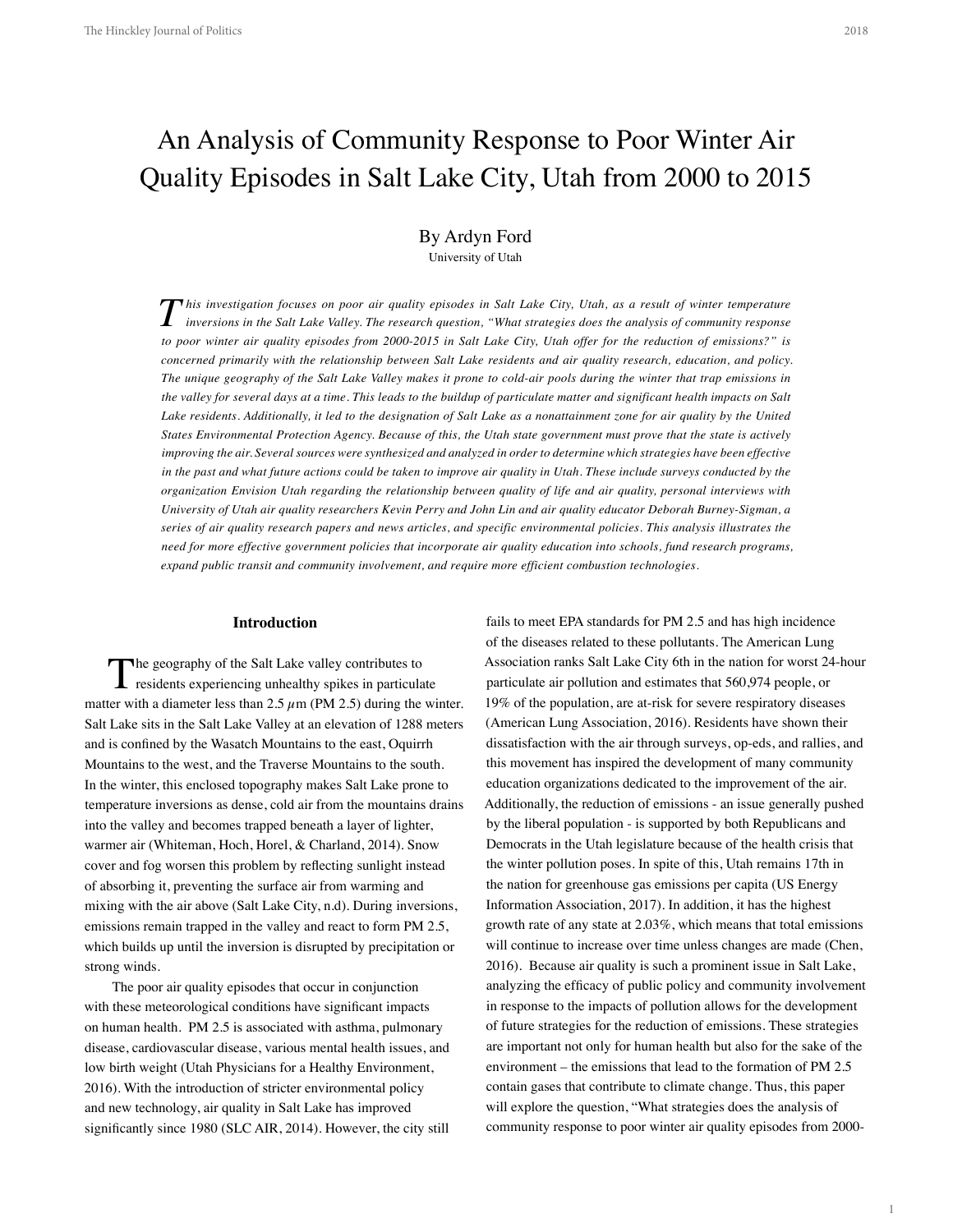2 3

2015 in Salt Lake City, Utah offer for the reduction of emissions?" Specific legislation and community movements in response to the implications of air pollution will be compared to emission rates and public surveys in order to determine their effectiveness. This analysis will then be used to propose future strategies to reduce emissions and thus, protect human health and the environment.

## **Analysis of Community Response to Air Quality**

PM 2.5 was not regulated by the EPA until 1997 (United States Environmental Protection Agency, 2016). The specification occurred as studies began to show that particulate matter smaller than 2.5 micrometers was causing significant health issues (Whiteman, 2015). The small diameter and chemical composition of PM 2.5 can oxidize and inflame lung tissue, which both contribute to asthma and lung cancers (Xing, Xu, Shi, Lian, 2016). Furthermore, after the particles enter the lungs, they are transported to the heart through the bloodstream, which can lead to cardiovascular disease (Xing et al., 2016). In 2006, after more research came out about the impacts of specific concentrations of PM 2.5, the EPA lowered the standard for healthy air from 65  $\mu$ g/ m3 to  $35 \mu$ g/m3 (UDAQ, 2015).

#### *Regulation of PM 2.5*

Primary PM 2.5 is released directly into the atmosphere through combustion from power plants, vehicles, and wood burning (Utah Department of Air Quality, 2015). However, most of Salt Lake's PM 2.5 does not come from primary sources but rather forms through complex chemical reactions with compounds like nitrogen oxides (NOx), ammonia (NH3), and volatile organic compounds (VOCS) (Whiteman, 2015). These compounds are emitted from industrial and vehicular combustion as well as from solvents and gasoline vapors (Whiteman, 2015).

As part of the Clean Air Act of 1990, the EPA requires cities with a population greater than 350,000 to monitor and report air quality to citizens based on this designated standard (Tribby, Miller, Song, Smith, 2013). The Utah Department of Air Quality (UDAQ) has a six category standard to inform Utah residents of the current air quality conditions and their subsequent health implications.

| AIR QUALITY INDEX (AQI)                         | PM 2.5                              | <b>OZONE</b>        |
|-------------------------------------------------|-------------------------------------|---------------------|
| GOOD                                            | $10 - 12.0 \text{ µg/m}^3$          | $0 - 0.059$ ppm     |
| <b>MODERATE</b>                                 | 12.1 - 35.4 $\mu$ g/m <sup>3</sup>  | $0.06 - 0.075$ ppm  |
| <b>UNHEALTHY FOR</b><br><b>SENSITIVE GROUPS</b> | $35.5 - 55.4 \mu q/m^3$             | $0.076 - 0.095$ ppm |
| <b>UNHEALTHY</b>                                | 55.5 - 150.4 $\mu$ g/m <sup>3</sup> | $0.096 - 0.115$ ppm |
| <b>VERY UNHEALTHY</b>                           | $150.5 - 250.4 \mu q/m^3$           | $0.116 - 0.374$ ppm |
| <b>HAZARDOUS</b>                                | ABOVE $250.5 \mu q/m^3$             | ABOVE 0.375 ppm     |

BASED ON A 24HR AVERAGE BASED ON AN 8HR AVERAGE

*Chart 1: Utah Air Quality Index for PM 2.5 and Ozone (Wasatch Allergy and Asthma, 2017)*

In addition to this, there are a series of hard and soft power policies that are instated on poor air quality days. A hard power policy uses force or money to persuade people while a soft power policy relies on suggestion (Tribby et al., 2013). For instance, wood and coal burning are prohibited during inversion episodes, which is an example of a hard policy because it is enforced with the threat of a \$300 fine. On the other hand, advising that people should drive less on poor air quality days is an example of a soft policy. Soft policies tend to be favored by Utah politicians like Governor Gary Herbert because they are uncontroversial and easy to implement (Herbert, 2017). A study in 2013 analyzing traffic patterns in Salt Lake County from 2001 to 2011 was done to determine if people drove less on poor air quality days (Tribby et al., 2013). They found that traffic actually tends to increase during yellow and red air quality alerts, especially on canyon roads (Tribby et al., 2013). This suggests that, in order to prevent exposure to the pollution, people spend more time in vehicles, thus increasing emissions in the valley and perpetuating poor air quality. Studies like this raise questions about the efficacy of soft policies like Utah's air quality alert suggestions, especially when contextualized with human behavior. It is well known that people are creatures of habit, and breaking these habits requires a significant amount of intervention and incentive (Spence & Pidgeon, 2009). Additionally, people often fall into the trap of the "collective action problem" where they make decisions - in this case, driving on a red air day - that may impact the well-being of a greater good because they do not believe that their actions, as an individual person, will be significant enough to truly cause harm (Glifford, 2011). This becomes dangerous when everyone shares the same mindset, and the actions of one become the actions of all. Although the suggestion to drive less made by air quality alerts in Utah offers the incentive of better air quality and health, it seems that, based on the traffic pattern study, the desire to escape the bad air overrides this incentive. This behavior is then justified by the thought-process laid out in the collective action problem, illustrating that soft policies can have unintended consequences because they rely on voluntary behavioral changes, which are difficult to achieve. Thus, future soft policies need to be developed with careful regard to possible negative implications as well as with the intent of bolstering public support for hard policies.

The enforcement of the regulation of PM 2.5 by the EPA offers support for the use of hard policies as a central method to create positive change in Salt Lake's air quality. Winter temperature inversions have led to the failure of Salt Lake City to meet the 24-hour particulate standard set by the EPA which states that "the average of 98th percentile values collected for each of the three years is less than or equal to 35 μg/m3," (UDAQ, 2015). Thus, Utah has been designated as a nonattainment state and the state government is required to demonstrate that they are actively trying to improve the air through a State Implementation Plan (Tribby et al., 2013). Failure to produce a SIP and demonstrate that it is being implemented can result in mandatory economic sanctions on the nonattainment zone in question (Tribby et al., 2013). This offers an explanation for bipartisan support of the clean air initiative,

#### *Community Education*

increased.

as Utah politicians face the threat of losing federal highway funding and grants to support pollution control. While some of the Although there has been great legal success in emission However, there are still many misperceptions about pollution sources and prevention. For instance, in the 2015 Envision Utah survey, people estimated that 44% of emissions came from vehicles, 17% from area sources like homes and businesses, and 39% from industry (Envision Utah, 2015). The actual values for source emissions are 57%, 32%, and 11% respectively (Envision Utah, 2015). These values have several implications. First, the discrepancies between the perceived values and actual values illustrate that people do not recognize the extent to which they, as drivers and homeowners, are responsible for air pollution. Second, the smaller contribution of industrial emissions is a result of regulation, reinforcing the point that hard legislation is effective. This leads to the final point: further emission reduction will be challenging because the majority of it comes from the combined emissions of the general population rather than from a specific group, which removes some of the Utah government's power to impose regulations (Maffly, 2014). Similarly, although more people are aware, that does not necessarily insinuate changes in behavior for similar reasons as those described in the analysis of soft policy. Nevertheless, raising public awareness is a good way to inspire policy change because the more people that care about an issue, the more inclined their representatives will be to focus on it. Thus, future soft policies should focus on funding public education as a method to increase support for hard policies. With raised public awareness also comes more community funding for research and clean air campaigns. In addition, as people come to truly understand the impacts that air quality has on their quality of life, behavior changes are entirely possible. Some individuals who now lead Salt Lake City's fight for clean air are evidence of this. For the purpose of this investigation, one of the founders of Breathe Utah, Deborah Burney-Sigman, was interviewed. After living in Salt Lake for 10 years, Burney-Sigman became tired of the way that pollution impacted both her mental and physical health and decided to take action by creating an organization dedicated to educating the community about these impacts and solutions (Burney-Sigman, personal communication, January 29, 2017). Though her story and dedication to the issue are exceptional, the basis of what inspired her to take action is germane. People tend to respond to things that directly impact them. This explains why global climate change is so difficult to combat, because much of the world cannot see its effect on their daily lives. The poor air quality in Salt Lake has a silver lining in that its impacts during the winter months are noticeable. Particulate matter has been tied to Utah's high suicide rate and has caused respiratory issues in a significant portion of Utah's population, illustrating the direct impact that it has on Utah citizens (Bakian et al., 2015). It is important that the health implications continue to be stressed and studied because these impacts are the basis for the clean air movement and appeal to Utah's outdoor oriented community, with 94% of those surveyed by Envision Utah agreeing that clean air is important because it supports their health and well-being (Envision Utah, 2015).

policies proposed during the legislative session each year would significantly reduce emissions fail to pass, there are many that succeed. As part of Utah's 2014 SIP, several retained hard policies and their associated emission reductions were laid out. Some of the most significant examples include the regulation of solid fuel burning through no-burn days and the regulation of specific architectural coatings and adhesives by requiring manufacturers to monitor and report the use of these materials (UDAQ, 2014). These policies have reduced the emissions of VOCs by an estimated 6,400 and 8,038 lbs/day, the grand total emission reductions being 38,964 lbs/day (UDAQ, 2014). There is a focus on VOCs because the federal regulations on vehicles and coal burning have already significantly reduced the amount of SO2 and NOx being released into the atmosphere, playing an integral role in the improvement of Utah's air quality since 1980 (D. Burney-Sigman, personal communication, January 29, 2017). The success of these policies show that regulation is perhaps the most effective method to reduce emissions. This success is likely a result of the fact that regulation does not require a change in behavior from the majority of people, but rather targets specific groups. Additionally, it is lawfully enforced through the use of fines, so these groups are incentivized to make changes. reform, conflict continues to exist between air quality activists and legislators regarding the amount of money and attention that should be put towards improving the air. Last year, for instance, the Utah Department of Air Quality only received half of the funding that it requested for air quality monitoring devices, which makes it difficult for them to carry out research and properly monitor air quality in the valley (Fahys, 2017). Similarly, the policy reform outlined in the 2014 SIP, though significant, still fails to improve the air enough to meet EPA standards. One of the most effective ways to inspire a greater focus on air quality within the community and the legislature comes from community education. A survey conducted in 2015 by Envision Utah with a sample size of 52,845 found that residents believe that Utah is performing worse on air quality than on any other issue, ranking it as the third most important issue for Utah's future (Envision Utah, 2015). Envision Utah conducted similar surveys in 1997 and in 2007, but air quality was not as large of a concern in either year (O'Donoghue, 2015). In fact, in the 2007 survey, only 3% ranked air quality as the most significant negative impact on the quality of life in Utah (Envision Utah, 2007). This large change in public opinion illustrates the important impact that public education has had on awareness. Several air quality education groups such as Utah Physicians for a Healthy Environment (UPHE), Breathe Utah, and the Utah Clean Air Partnership (UCAIR) have formed since 2005. In conjunction with the creation of these groups, awareness regarding the air quality issue has However, some people are less affected than others and may not see the health impacts directly affecting them. Additionally, in a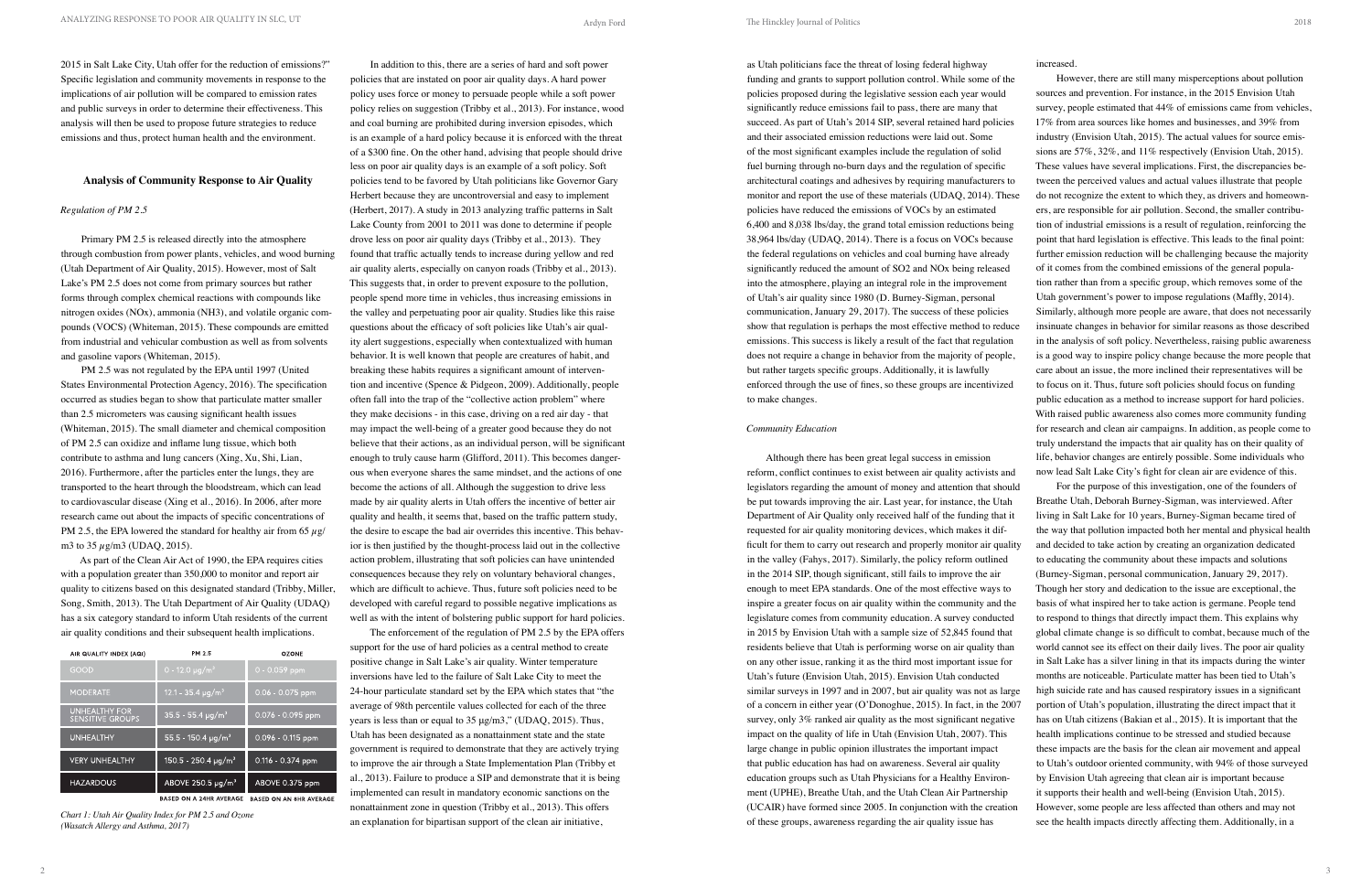majority politically-conservative state, there is often a tendency to prioritize the economy over the environment. For instance, Republican Governor Gary Herbert's platform on air quality is primarily based on expanding public education and promoting voluntary emission reductions rather than making significant moves towards regulatory policy change (Herbert, 2017). His values are representative of the state as a whole, with 53% of the population stating that economic growth should be prioritized over protecting the environment and 12% unsure in the 2007 Envision Utah Values survey (Envision Utah, 2007).

In order to take advantage of the conservative approach to air quality legislation, the implementation of air quality education as a permanent fixture of the primary and secondary education curriculums could be proposed. Burney-Sigman notes the importance of focusing on children as the primary receptors of air quality education with the rationale that they will pass on their knowledge to their parents. This is backed up by research that showed that adults with children who received education on the conservation of wetlands "exhibited greater knowledge of wetlands and improved reported household water management behaviour," (Damerral, Howe, & Milner-Gulland, 2013). Burney-Sigman's group has created a comprehensive air quality curriculum so the resources necessary to expand education are readily available. This would ensure that all Utah students are exposed to information regarding air quality and can use this information to make future decisions while educating their parents in the process. Additionally, Burney-Sigman notes that educating children "appeals to common values that Utahns share."

Although this is a viable suggestion to help improve the air, it is imperative that the government direct more focus towards funding research and creating new hard policies because it is in these areas that measurable and significant change is possible. In order to convince politicians and Utah citizens that air quality needs to be approached in a more proactive manner, research and education about the economic impacts of poor air quality should be conducted. There have been many statements made that air quality negatively impacts Utah's economy by increasing health care costs (Utah Clean Air Partnership, n.d.). However, there is little existing research about the relationship between air quality and Utah's economy. If Utah politicians and citizens were presented with concrete evidence that taking a strong stance on emission reductions would boost the economy they might be more proactive about instating hard policies and funding research, given the focus of the community on prioritizing economic growth (Envision Utah, 2007). This could be done by tracking health care costs for businesses through the number of respiratory related hospital and doctor's visits and prescriptions purchased. In addition, the impacts of both poor air quality and climate change on winter tourism and ski resorts in Salt Lake could be investigated as winter recreation is a large part of the region's economy. Finally, many residential emissions can be reduced simply by upgrading certain appliances like water heaters. A study done by Utah Foundations in 2016 estimates that updates to the building code would save home-owners \$3,750 over the course of 30 years. Conducting more studies similar to this one would pro-

vide evidence that converting to more efficient and environmentally friendly building design is cheaper in the long run.

### *Air Quality Research*

Air quality research is perhaps the most effective and important component of the movement to improve the air because it offers the public facts about the way that air quality impacts their lives and also allows for the development of solutions to the issue. Funding for research can be supported by a mix of effective and collaborative soft and hard policies that work to raise public awareness in support of research funding. For the purposes of this investigation, Professor of Atmospheric Sciences at the University of Utah, John C. Lin was interviewed. His research focuses on atmospheric modelling using Lagrangian mathematics. This technique allows him to analyze the distribution and diffusion of pollution throughout Utah in order to understand the meteorological and chemical mechanisms that contribute to poor air quality episodes (J Lin, personal communication, February 4, 2017). This type of modeling has allowed his team to begin to pinpoint sources that are large contributors to air pollution in the Salt Lake Valley (Mendoza et al., n.d.). With the implementation of more air quality monitors, this type of modeling will offer new strategies for emissions reduction by allowing the government and community to find solutions for specific problem areas. One of the most significant problem areas that air quality research like this found are water heaters. The Utah Foundation suggests that "Were ultra-low NOx water heaters the standard between 2012 and 2014 there would have been 10 fewer instances of PM 2.5 exceeding federal guidelines, a 20% reduction." Requiring future installations of water heaters to be ultralow NOx has failed to pass in the Utah legislature twice because of the extra \$60-\$150 cost to homeowners for these more efficient appliances (Penrod, 2015). With greater support from the community, bills like these will pass. In order to achieve this support, air quality educators like Burney-Sigman are focusing on educating individuals about the environmental and economic benefits of updating their water heater.

Yearly research reports by the DAQ consistently show that mobile sources like cars and construction machinery are the largest contributors to emissions that lead to the formation of secondary PM 2.5 (DAQ, 2015). In 2015, for instance, 45.9% of NOx emissions came from vehicles (DAQ, 2015). Although it is impossible to stop people from driving, the high volume of emissions from vehicles offer incentives for the expansion of public transit. The metropolitan area surrounding Salt Lake City suffers from urban sprawl, and though the city itself is bike friendly and has access to various train lines, there is a lack of transit in the western half of the valley. There has been success in recent years in terms of an increase in public transit use, especially with the addition of the FrontRunner, which runs 88 miles from north to south (Dalrymple, 2014). In 2013, for instance, there was a 3% increase in train and bus ridership, and in 2014 the University of Utah conducted a study that estimated that the TRAX system

reduced carbon emissions by upwards of 9.5 million pounds per year, illustrating that public transit is a worthy investment to reduce emissions (Dalrymple, 2014). However, Burney-Sigman notes that the expansion of public transit is a "complicated policy issue" and that community involvement is an important driving force in its expansion. Similarly, businesses and other organizations can offer employees incentives to take advantage of public transit by offering free passes and creating challenges to reduce emissions. For instance, Adobe hosts a "Clear the Air Challenge" during the winter and offers small prizes for employees who track transit use and reduce their overall emissions (Boyer, 2017). These types of competitions have proven to be effective, as the University of Utah community reduced car trips by 15,000 during the Salt Lake Travelwise challenge, modelling the importance and efficacy of incentives, education, and cooperation between all levels of the community (Clark-Proffitt, 2016).

Although research that has been done in recent years has significantly increased the amount of attention towards air quality in Utah and has offered scientific solutions, there is still a substantial amount that needs to be understood in order to fully address the issue. For instance, there is a lack of research on the economic and mental health impacts of air pollution in Salt Lake City, though many activists mention these impacts in their arguments. Additionally, the source of pollutants needs continued attention as there are still many unknowns in terms of the products of various flames and solvents.

#### **Conclusion**

Although air quality in Salt Lake City is a complex issue and has improved significantly since 1980, the analysis of community response since 2000 shows that there are a number of actions that can be taken to further improve it. Firstly, it is clear that public education has played an integral role in increasing community engagement towards air quality, and thus should continue to expand. The most effective and measurable method of expansion would be the implementation of air quality education into primary and secondary education curriculums. Secondly, in order to maintain public interest and increase scientific knowledge, air quality research needs to expand and receive full funding. Specifically, it would be beneficial to conduct research regarding the economic and mental health impacts of poor air quality, the main sources of pollutants, and new cost-effective and efficient technologies that reduce emissions. Not only will education and research give people the knowledge to better protect their health and the environment around them, but the analysis of community response illustrates that increased awareness will also make politicians more inclined to support air quality initiatives in order to align with the values of those they represent. On that note, if Utah politicians want to meet EPA standards, they need to focus on the implementation of effective soft and hard policies that raise public support for legislation that requires more efficient engines, appliances, and other technologies in new vehicles, homes,

businesses, and industry. Additionally, the expansion of public transit would offer citizens incentives to drive less. In order to achieve these changes, it is clear that stronger communication needs to be established between scientific researchers, public educators, the general population, and the state government. If this happens, the quality of life in Salt Lake will increase significantly, benefiting residents, tourists, and the environment.

### **References**

- American Lung Association. (2016). Most polluted cities. Retrieved January 04, 2017, from http://www.lung.org/our-initiatives/ healthy-air/sota/city-rankings/most-polluted-cities.html
- Boyer, J. (2017, February 11). Op-ed: Time to change the narrative on air pollution and economic development. *Salt Lake Tribune*. Retrieved from http://www.sltrib.com/opinion/4915618-155/op-ed-time-tochange-the-narrative
	- Chen, D. (2016, December 20). Census: Utah is nation's fastest growing state. *Deseret News*. http://www.deseretnews.com/article/865669636/ Census-Utah-is-nations-fastest-growing-state.html
	- Clark-Proffitt, A. (2016, January 18). Clean for U. Retrieved on January 15, 2017 from https://attheu.utah.edu/facultystaff/clean-air-for-u/
	- Dalrymple, J. (2014, March 11). Utah sees major transit growth and hopes to double ridership by 2020. *Salt Lake Tribune*. http://archive.sltrib. com/story.php?ref=/sltrib/news/57659844-78/transportation-bus-traiutah.html.csp
- Damerell, P., Howe, C., & Milner-Gulland, E. J. (2013). Child-orientated environmental education influences adult knowledge and household behaviour. *Environmental Research Letters, 8*(1), 015016. doi:10.1088/1748-9326/8/1/015016
- Envision Utah. (2007). Utah values and future growth. Retrieved December 27, 2016 from http://www.envisionutah.org/images/wc2040/ publications/UtahValueToGrowth\_Harris1Pdf
- Envision Utah. (2015). Your Utah, your future survey results for air quality. Retrieved December 25, 2016, from http://envisionutah.org/projects/ your-utah-your-future/item/346-results
- Fahys, J. (2017, Feb 6). Lawmakers seek better funding for pollution monitoring. *KUER*. Retrieved from http://kuer.org/post/lawmakersseek-funding-better-pollution-monitoring#stream/0
- Gifford, R. (2011). The dragons of inaction: Psychological barriers that limit climate change mitigation and adaptation. *American Psychologist, 66*(4), 290-302. doi:10.1037/a0023566
- Herbert, G. (n.d.). Governor's position on air quality. Retrieved January 15, 2017 from https://www.utah.gov/governor/issues/airquality.html
- Maffly, B. (2014, January 9). Utah air plan too soft on industry, EPA says. *Salt Lake Tribune*. Retrieved from http://archive.sltrib.com/story. php?ref=/sltrib/news/57359083-78/plan-utah-pollution-epa.html.csp
- McCombs, B. (2014, February 26). Mormon population: 60 percent in Utah, 4-5 percent in Nevada. *Las Vegas Review-Journal.* Retrieved from http://www.reviewjournal.com/news/mormon-population-60-percentutah-4-5-percent-nvada
- Mendoza, D., Lin, J., Mitchell, L., Bares, R., Gurney, K., Patarasuk, R., … Ehleringer, J. (n.d.). A Spatial and temporal comparison of highlyresolved modeled emissions of carbon dioxide, and criteria pollutants